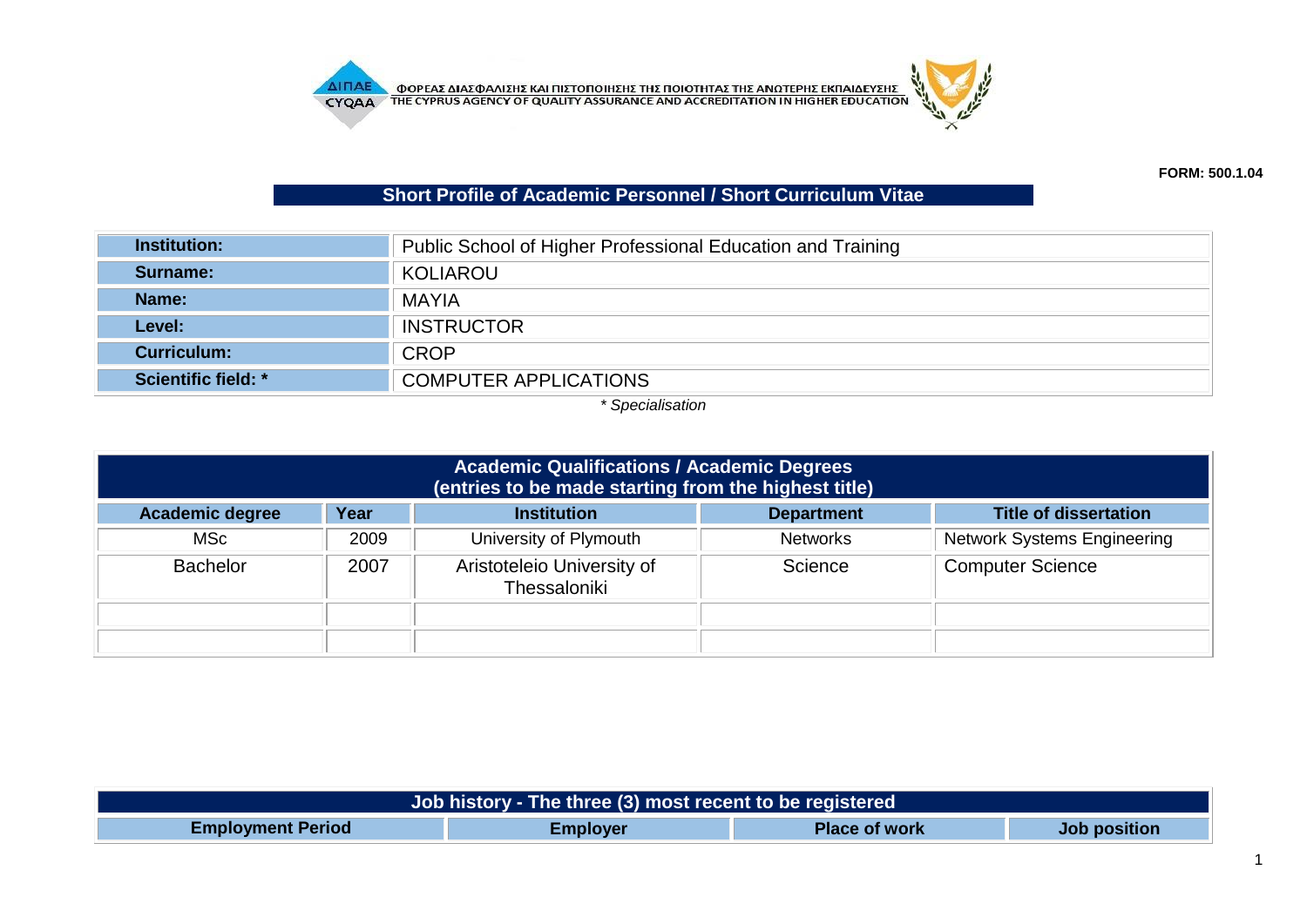| <b>From</b> | Τo    |                         |                           |                     |
|-------------|-------|-------------------------|---------------------------|---------------------|
| 10/2011     | Γodav | Cyprus College Limassol | Limassol Cyprus           | Computer Instructor |
| 09/2018     | Todav | Axon Private Institute  | Limassol Cyprus           | Computer Instructor |
| 11/2018     | Гоdav | MIEEK                   | Limassol & Larnaca Cyprus | Computer Instructor |

| Consulting Services and / or Participation in Boards / Committees - To be registered the five (5) most recent |               |                     |                                  |                        |  |
|---------------------------------------------------------------------------------------------------------------|---------------|---------------------|----------------------------------|------------------------|--|
| Ref.<br><b>Number</b>                                                                                         | <b>Period</b> | <b>Organization</b> | <b>Position or Service Title</b> | <b>Main activities</b> |  |
|                                                                                                               |               |                     |                                  |                        |  |
|                                                                                                               |               |                     |                                  |                        |  |
|                                                                                                               |               |                     |                                  |                        |  |
|                                                                                                               |               |                     |                                  |                        |  |
|                                                                                                               |               |                     |                                  |                        |  |

| Awards / International Distinctions (where applicable). Enter the five (5) most recent and five (5) selected - (maximum<br>ten (10) |             |              |                    |  |
|-------------------------------------------------------------------------------------------------------------------------------------|-------------|--------------|--------------------|--|
| Ref.<br><b>Number</b>                                                                                                               | <b>Date</b> | <b>Title</b> | <b>Awarded by:</b> |  |
|                                                                                                                                     |             |              |                    |  |
| ⌒                                                                                                                                   |             |              |                    |  |
| ◠                                                                                                                                   |             |              |                    |  |
|                                                                                                                                     |             |              |                    |  |